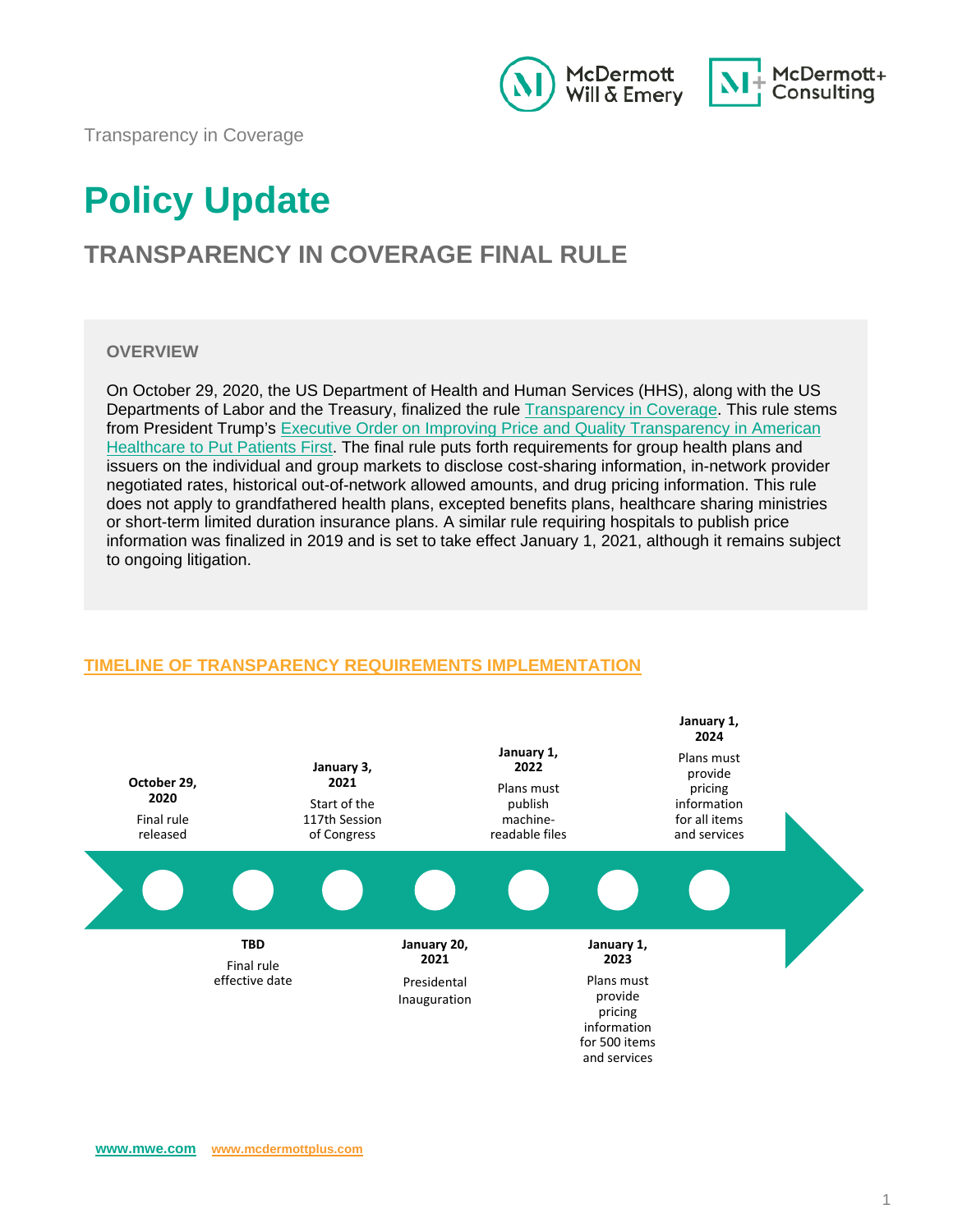## Transparency in Coverage

#### **TRANSPARENCY PROVISIONS**

The final rule includes provisions requiring plans and issuers to publicly disclose information relating to rates, cost-sharing and drug pricing information. The rule implements these transparency measures over a three-year phase-in, new from the proposed rule. Beginning January 1, 2022, plans and issuers must disclose in-network provider negotiated rates, historical out-of-network allowed amounts, and pricing information for prescription drugs through three machine-readable files. The machine-readable files are intended for researchers, legislators and regulators, as well as application developers that could make the information usable and easily understood by the general public.

Beginning January 1, 2023, plans and issuers must make cost-sharing information available for [500 items](https://www.cms.gov/CCIIO/Resources/Regulations-and-Guidance/Downloads/CMS-Transparency-in-Coverage-9915F.pdf#page=93)  [and services](https://www.cms.gov/CCIIO/Resources/Regulations-and-Guidance/Downloads/CMS-Transparency-in-Coverage-9915F.pdf#page=93) identified by HHS, and beginning January 1, 2024, plans and issuers must make cost-sharing information available for all items and services.

In promulgating the final rule, HHS broadened the originally proposed disclosure obligations by requiring disclosure of "negotiated rates" even when they are irrelevant for determining member cost-sharing, such as in the case of capitated or other value-based arrangements with providers. HHS declined to create any exception to the reporting requirements in connection with bundled, capitated, reference-based or other alternative payment models, except when the issuer does not have any negotiated rates or underlying fee schedule rates that it can report. HHS noted that additional technical guidance, which apparently will not be subject to public notice and comment procedures, will be made available on GitHub, where issuers will be able to "collaborate with the Department in real-time."

#### **MEDICAL LOSS RATIO CALCULATION**

The final rule also makes changes to the commercial market medical loss ratio calculations, which limit the portion of premium dollars that health insurers may spend on administration, marketing and profits. The Affordable Care Act requires that most commercial insurance companies spend at least 80% (in the individual and small group markets) or 85% (in the large group market) of premium income on clinical services and quality improvement activities, and the remaining 15% to 20% (as applicable) on administration, marketing and profit.

Under the final rule, HHS would allow plans that provide shared savings to consumers who choose "lowercost, higher-value providers" to take credit for such shared savings in the numerator of the issuers' medical loss ratio. In other words, the plan may treat the member payment as equivalent to an incurred medical expense or quality improvement activity cost, although HHS clarified that it considers shared savings payments to reflect a separate (third) category of expenses.

The final rule offers no definition of "shared savings" or "lower-cost, higher-value," which are subject to a range of different interpretations, particularly with regard to defining and measuring "value." HHS deferred to state regulators to define permissible shared savings models and develop any applicable criteria for the identification of "lower-cost, higher-value" providers. Depending on the degree to which state regulators promulgate new requirements in this area, new state-by-state regulations could create operational challenges for plans that would base shared savings on a cost and quality evaluation framework that already exists (or is in development) at a national level. Some insurers already offer member shared savings arrangements designed to drive provider choice, but further incentivizing the use of these tools may accelerate consumer-directed healthcare strategies in both the payer and provider markets.